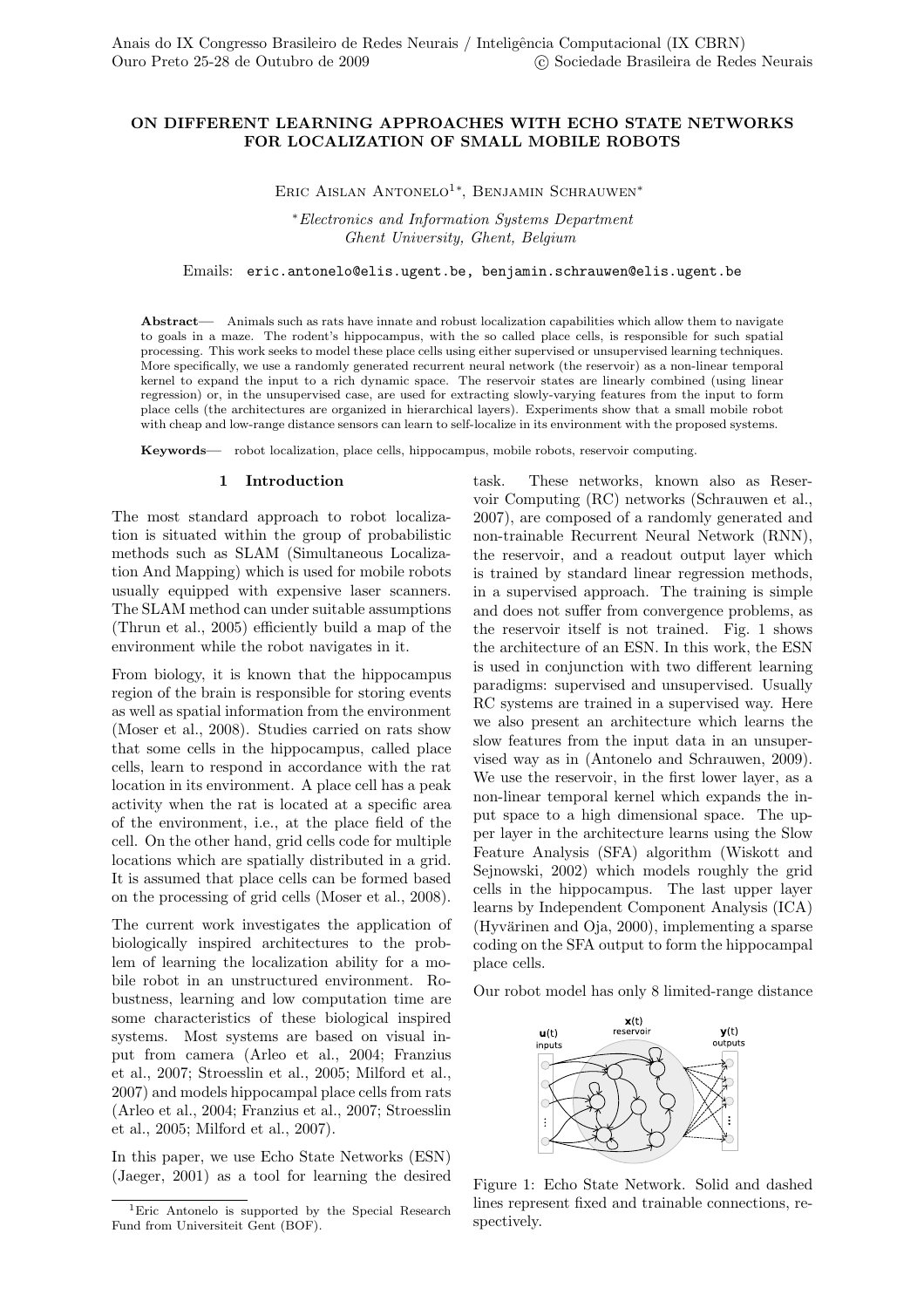sensors, which are the only input used for the localization task. Using this scheme, we show that it is possible to learn, either in a supervised or unsupervised way, place cells which can efficiently localize a real robot. This work is organized as follows. In Section 2, we present the ESN approach as well as the unsupervised learning algorithms SFA and ICA used in our proposed architectures. Experiments and results are shown in Section 3 and the conclusion in Section 4.

### 2 Methods

### 2.1 Echo State Network

An ESN is composed of a discrete hyperbolictangent RNN (i.e., the reservoir) and a linear readout output layer which maps the reservoir states to the desired output (Fig. 1). The state update equation for the reservoir and the readout output equation are as follows:

$$
\mathbf{x}(t+1) = f(\mathbf{W}_{r}^{r}\mathbf{x}(t) + \mathbf{W}_{i}^{r}\mathbf{u}(t) + \mathbf{W}_{b}^{r}). (1)
$$

$$
\mathbf{y}(t+1) = \mathbf{W}_{r}^{\circ}\mathbf{x}(t+1) + \mathbf{W}_{b}^{\circ}.
$$
 (2)

where:  $\mathbf{u}(t)$  denotes the input at time t;  $\mathbf{x}(t)$  represents the reservoir state;  $y(t)$  is the output; and  $f() = \tanh()$  is the hyperbolic tangent activation function (commonly used for ESNs). The matrices W represent the connection weights between the nodes of the complete network, where  $r, i, o, b$ denotes reservoir, input, output, and bias, respectively. All weight matrices representing the connections to the reservoir (denoted as  $\mathbf{W}_{\cdot}^{\mathrm{r}}$ ) are initialized randomly, while all connections to the output layer (denoted as  $\mathbf{W}^{\text{o}}$ ) are trained. The initial state is  $\mathbf{x}(0) = \mathbf{0}$ . The random generation of  $\mathbf{W}_{r}^{r}$  is such that the largest absolute eigenvalue of  $W$ , the spectral radius  $|\lambda_{max}|$ , is less than 1. In this way, the randomly generated reservoir weights  $(N(0, 1))$ are rescaled such that the system is not chaotic, but its dynamic regime is situated at the edge of stability (Jaeger, 2001). The value for  $|\lambda_{max}|$  and other matrices  $\mathbf{W}_{i}^{r}$  and  $\mathbf{W}_{b}$  are given in Section 3.

#### 2.2 Supervised Learning

Supervised learning is the usual training approach for ESNs. Architecture 1 in Fig.  $2(a)$  illustrates the same network in Fig. 1. Consider that the total number of time samples of the training dataset is  $n_s$ . Training is performed using linear regression on the reservoir states. For this, the reservoir is driven by an input sequence  $\mathbf{u}(1), \ldots, \mathbf{u}(n_s)$ (robot sensors) which yields a sequence of states  $\mathbf{x}(1), \ldots, \mathbf{x}(n_s)$  using (1). In this process, state noise can be added to (1) for regularization purposes, The generated states are collected row-wise into a matrix **M** of size  $n_s \times (n_r + 1)$  where the last column of M is composed of 1's (representing the bias). The desired teacher outputs (robot location)



Figure 2: Reservoir architectures. Shaded layers (readout, SFA and ICA layers) can be trained whereas white layers (input and reservoir) have fixed non-trainable weights.

are collected row-wise into a matrix  $\hat{\mathbf{Y}}$  (there is an output unit for each location). Then, the readout output's matrix  $\mathbf{W}_{\text{rb}}^{\text{o}}$  (i.e., the column-wise concatenation of  $\mathbf{W}_{r}^{\text{o}}$  and  $\mathbf{W}_{\text{b}}^{\text{o}}$ ) of size  $(n_r + 1) \times n_o$  is created by solving (in the mean square sense):

$$
\mathbf{MW}_{\mathrm{rb}}^{\mathrm{o}} = \hat{\mathbf{Y}} \tag{3}
$$

$$
\mathbf{W}_{\rm rb}^{\rm o} = (\mathbf{M}^\top \mathbf{M})^{-1} \mathbf{M}^\top \hat{\mathbf{Y}} \tag{4}
$$

### 2.3 Unsupervised Learning

### Slow Feature Analysis

In order to autonomously learn the localization ability for a mobile robot, we need to use an unsupervised learning mechanism which can extract significant information from only 8 distance sensors. For this, we use Slow Feature Analysis (SFA) to learn the slowly-varying features of the reservoir states which in turn is stimulated by the distance sensors. SFA, introduced in (Wiskott and Sejnowski, 2002), is based on the concept of temporal slowness for learning invariant or slowing varying signals from the input data. In (Franzius et al., 2007), an hierarchy of SFA layers is used for modeling grid cells from the entorhinal cortex of rats and also hippocampal place cells.

Given a high-dimensional input signal  $\mathbf{v}(t)$ , find a set of scalar functions  $g_i(\mathbf{v}(t))$  so that the SFA output  $y_i = g_i(\mathbf{v}(t))$  varies as slowly as possible and still carries significant information. Mathematically, find SFA output signals  $y_i = q_i(\mathbf{v}(t))$ such that (Wiskott and Sejnowski, 2002):

$$
\Delta(y_i) := \langle \dot{y}_i^2 \rangle_t \quad \text{is minimal} \quad (5)
$$

under the constraints

$$
\langle y_i \rangle_t = 0 \qquad \text{(zero mean)} \tag{6}
$$

$$
\langle y_i^2 \rangle_t = 1 \qquad \text{(unit variance)} \tag{7}
$$

$$
\forall j < i, \langle y_i y_j \rangle_t = 0 \qquad \text{(decorrelation and ord}(\mathbf{\hat{s}}))
$$

where  $\langle . \rangle_t$  and  $\dot{y}$  represent temporal averaging and the derivative of y, respectively.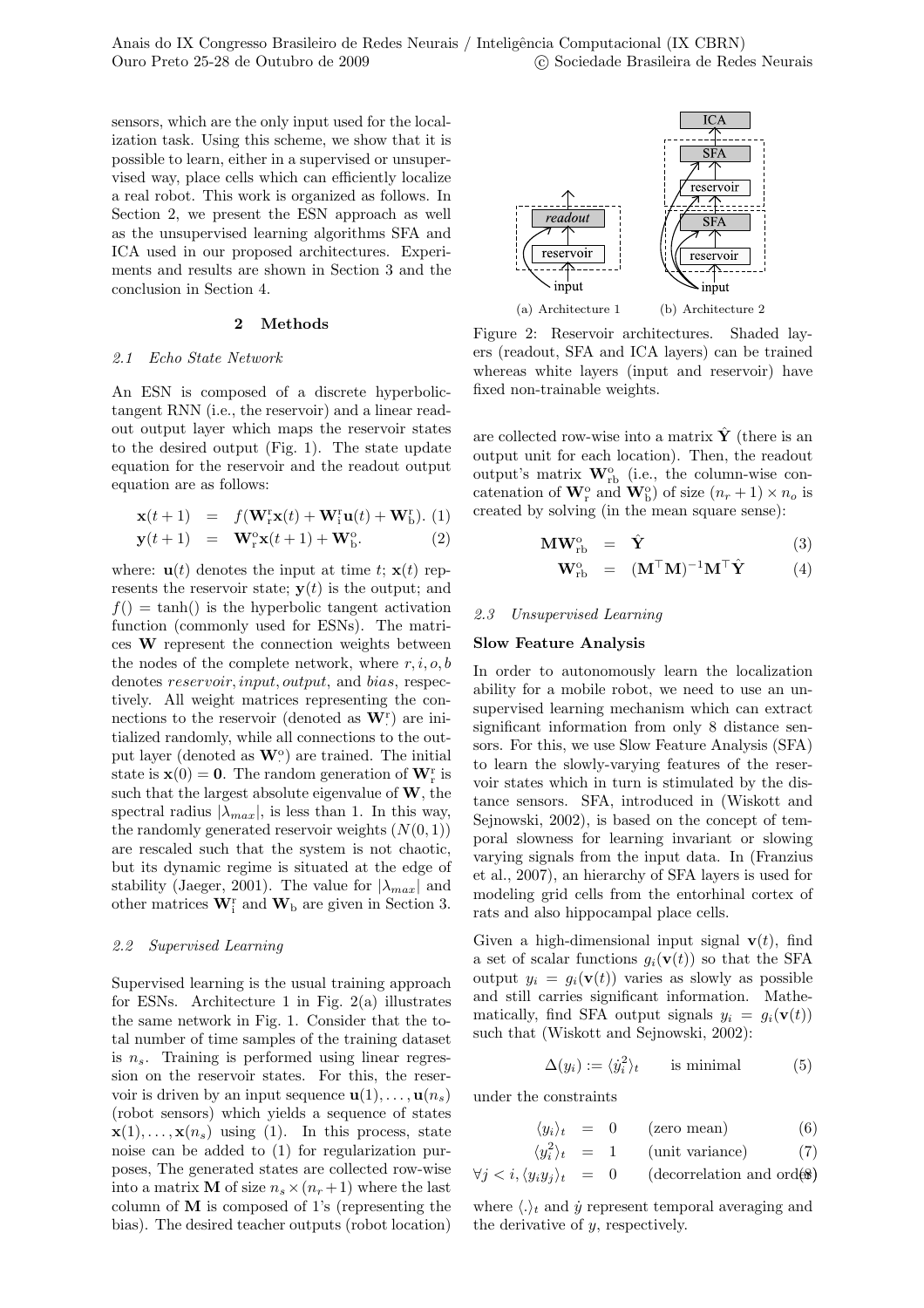Anais do IX Congresso Brasileiro de Redes Neurais / Inteligência Computacional (IX CBRN) Ouro Preto 25-28 de Outubro de 2009 c Sociedade Brasileira de Redes Neurais

Learning Algorithm: Before applying the learning algorithm, the input signal  $\mathbf{v}(t)$  is normalized for having zero mean and unit variance. We do not consider the common non-linear expansion (Wiskott and Sejnowski, 2002) used as a preprocessing step, once the reservoir already temporally expands the input signal. So,  $g_i(\mathbf{v}) = \mathbf{w}^T \mathbf{v}$ . The SFA algorithm is defined as:

Solve the generalized eigenvalue problem:

$$
AW_{sfa} = BW_{sfa}\Lambda, \qquad (9)
$$

where  $\mathbf{A} := \langle \dot{\mathbf{v}} \dot{\mathbf{v}}^T \rangle_t$  and  $\mathbf{B} := \langle \mathbf{v} \mathbf{v}^T \rangle_t$ .

The eigenvectors  $\mathbf{w}_1, \mathbf{w}_2, ..., \mathbf{w}_{n_{sfa}}$  corresponding to the ordered generalized eigenvalues  $\lambda_1 \leq \lambda_2 \leq ... \leq \lambda_{n_{sfa}}$  solve the learning task defined above, satisfying (6-8) and minimizing (5) (see (Wiskott and Sejnowski, 2002) for more details). This procedure is guaranteed to find the global optimum.

### Independent Component Analysis

The learning task for Independent Component Analysis (ICA) can be defined as follows. Suppose that a linear mixture of signals  $q_1, q_2...q_n$  can be used for finding the  $n$  independent components or latent variables  $s_1, s_2...s_n$ . The observed values  ${\bf q}(t) = [q_1(t), q_2(t)...q_n(t)]$  can be written as:

$$
\mathbf{q}(t) = \mathbf{As}(t) \tag{10}
$$

where **A** is the mixing matrix; and  $s(t)$  =  $[s_1(t), s_2(t)...s_n(t)]$  is the vector with the independent components (both **A** and  $s(t)$  are assumed to be unknown). After finding an estimate for matrix **A**, vector  $s(t)$  can be written as:

$$
\mathbf{s}(t) = \mathbf{W}_{\text{ica}} \mathbf{q}(t) \tag{11}
$$

where  $\mathbf{W}_{\text{ica}}$  is the inverse matrix of **A**. The fundamental assumption for ICA is that the components  $s_i$  are statistically independent and have nongaussian distributions (Hyvärinen and Oja,  $2000$ ).

*Learning algorithm*: In this work the matrix  $W_{ica}$ is found with the FastICA algorithm (Hyvärinen and Oja, 2000). Before using ICA, the observed vector  $q(t)$  is preprocessed by centering (zeromean) and whitening (decorrelation and unit variance). FastICA uses a fixed-point iteration scheme for finding the maximum of the nongaussianity of  $\mathbf{wq}(t)$  (where **w** is a weight vector of one neuron). This means that the independent components will mostly be clustered, concentrated on specific values, in contrast with the more random values of Gaussian variables. The next units  $w_i$  in  $W_{ica}$  are found one by one such that the outputs  $\mathbf{w}_i^T \mathbf{q}$  are decorrelated (Hyvärinen and Oja, 2000).

The upper-most layer in Architecture 2 performs linear sparse coding on the SFA outputs. By redefining variables, the ICA layer is denoted by:

$$
\mathbf{y}_{\text{ica}}(t) = \mathbf{W}_{\text{ica}} \mathbf{y}_{\text{sfa}}(t), \tag{12}
$$



Figure 3: (a) E-puck robot extended with infra-red sensors which can measure distance in the range 4 cm - 30 cm and environment composed of three rooms and one corridor. (b) Robot trajectory in environment for 60.000 timesteps (or 3.3 hours) with labeled asterisks representing delimited locations.

#### 3 Experiments

#### 3.1 Introduction

We use an environment with 3 rooms and a corridor connecting them, shown in Fig. 3.1. There is a camera on top of the environment which records the position of the robot at each timestep. In this way, we can use this information for the supervised learning task (defined in Section 2.1).

Robot and Datasets: The e-puck robot with longerrange [4 cm - 30 cm] infra-red sensors is used for the experiments in this section (see Fig. 3.1). For generating datasets with recorded sensor readings, we use a robot controller written in Matlab that communicates with the e-puck through a Bluetooth link. The robot controller follows a probabilistic wall following algorithm which switches from left to right wall following (or vice-versa) with a certain probability  $\rho$ . In this way, the robot trajectory is randomized (see Fig. 3.1). One iteration (for sensing and acting) lasts 200 ms on average.

The speed of the robot is variable as the motor actuators may have values in the interval  $\pm$ [15,385]. So, the task has to deal with multiple timescales present in the input data. The robot sensors are sequentially read while the robot is moving in the environment, so there might be inconsistencies involved in this process which we do not take into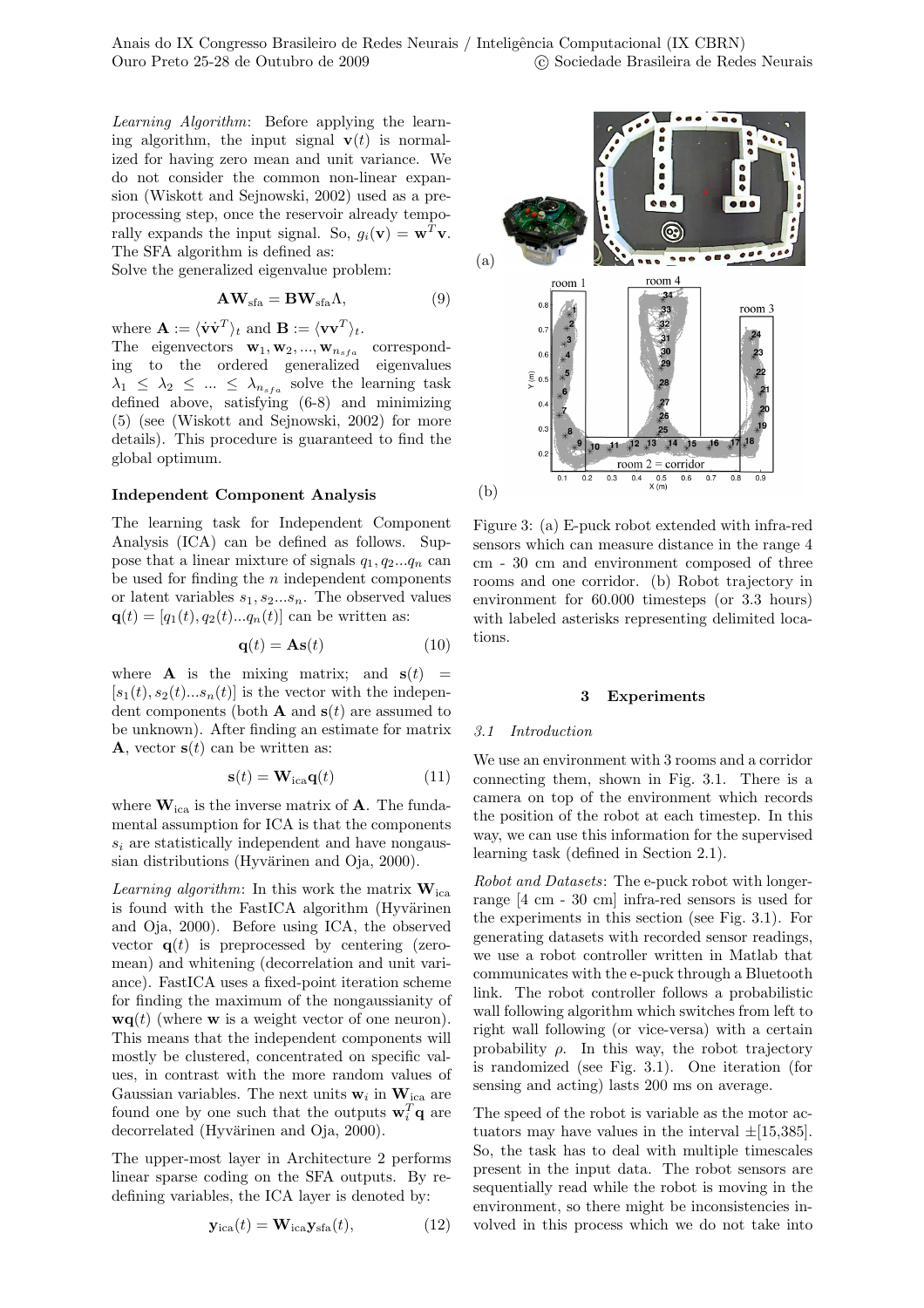account because the temporal processing capabilities of the reservoir are supposed to cope with this problem. The signal  $\mathbf{u}(t) \in [0,1]$  is built by saving the 8 distance sensors of the robot during navigation and scaling them to the interval [0, 1]. The total number of samples we recorded amounts to 192.000 timesteps, which means approximately 11 hours of robot navigation.

# 3.2 Supervised Learning

Previous work has tackled supervised learning with ESNs in localization for simulated mobile robots (Antonelo et al., 2008). Here, we also shown that it perfectly works for real robots. The parameter configuration for this task using Architecture 1 is as follows. The reservoir size is  $n_{\text{res}} = 1200$  neurons. The spectral radius is  $|\lambda_{max}| = 0.99$ . We use three leak rates in the reservoir  $\alpha_1 = 0.2$ ,  $\alpha_2 = 0.01$ and  $\alpha_3 = 0.005$ . The matrix connecting the input to the reservoir  $(\mathbf{W}_{in})$  is initialized to -2, 2 and 0 with probabilities 0.15, 0.15 and 0.7, respectively. The number of outputs in the readout layer corresponds to the number of rooms or locations. At each timestep, there is only one active output found by a winner-take-all function.

The results are shown in Fig. 4. The training process uses 7/8 of the training data (1/8 is used for testing) and it takes around 208 seconds, of which 140 seconds are spent on generating the matrix W using (1). All experiments are based on a platform with an Intel Core2 Quad CPU and 8 GB memory. The classification performance for room detection is very good considering the random behavior of the robot: 98.1 % of correct classified samples from test data. The upper plot in Fig. 4 shows that the trained RC network is efficient in detecting the current robot room. It is possible to see that most errors are made in the boundaries be-



Figure 4: Location detection results on test data with Architecture 1. The grey solid line represents the desired robot location while the real network output is represented by black points (the missclassifications are marked with red circles). Top: the environment is divided in 3 rooms and 1 corridor. Bottom: 34 locations smaller delimited locations as determined by the asterisks in Fig. 3.1

tween a room and the next one, represented by red circles in the figure. When the task is modified to detect the current smaller delimited location (with the same parameter configuration), the trained system can also detect the location with a good performance: 83.3% on test data. These values are the average results over multiple experiments with distinctly generated reservoirs. The standard deviation is small due to the noise added to the sensors (from  $N(0, 0.005)$ ) and the reservoir state update equation for regularization purposes. An analysis of the influence of faulty sensors on the localization ability is planned as future work. In this case, the ESN could easily have additional outputs trained for predicting the value of the faulty sensors for improving robustness.

## 3.3 Unsupervised Learning

We optimized several parameters for Architecture 2 using the error measure defined in Eq. (15):

$$
A_j = \frac{\sum_{i \neq p(j)} n(i,j) d(i,p(j))}{\sum_{i \neq p(j)} d(i,p(j))}
$$
(13)

$$
\beta_j = \frac{A_j - n(p(j), j)}{n(p(j), j)} - 0.5 \text{kurt}(j) \quad (14)
$$

$$
B = \sum_{j} \beta_j / n_{\text{ica}} \tag{15}
$$

where:  $p(i)$  is the location most representative of ICA unit  $j$  (i.e., unit  $j$  is most active at location  $p(j)$ ;  $n(i, j)$  is the number of samples in which unit  $i$  is active (above a certain threshold) for location i;  $d(i, k)$  is the distance between locations i and k; kurt $(j) = \langle (y_{\text{ica}}(j))^4 \rangle - 3$  is the kurtosis for ICA unit j. In this way,  $\beta_j$  is a measure for a place cell j which should be minimized for getting units which only activate for only one specific location (first term in Eq. (14)) and which activates strongly at this location (kurtosis term).

The optimal combination for the number of neurons in each reservoir in the bottom and top RC-SFA modules is  $n_{res1} = n_{res2} = 600$  neurons. The optimized leak rates were  $\alpha_1^{\text{res1}} = 0.1 \ \alpha_2^{\text{res1}} = 0.8$ for the lower reservoir and  $\alpha_1^{\text{res2}} = 0.1 \alpha_2^{\text{res2}} = 0.05$ for the upper reservoir. The optimal spectral radius in each reservoir was  $|\lambda_{max}|_{\text{res}1} = |\lambda_{max}|_{\text{res}2} =$ 0.99. Each optimization experiment was executed 10 times. The number of neurons for lower and upper SFA layers, and ICA layer are  $n_{\text{sta1}} = 120$ ,  $n_{\text{sta2}} = 36$  and  $n_{\text{ica}} = 36$ . Besides, random noise  $(N(0, 0.001))$  is added to the reservoir state update equation (Eq. (1)) during state generation of both reservoirs for the training of upper SFA layers. The matrix connecting the input to the lower reservoir  $(\mathbf{W}_{\text{in}}^1)$  is initialized to -2, 2 and 0 with probabilities 0.15, 0.15 and 0.7, respectively. For the upper reservoir,  $\mathbf{W}_{\text{in}}^2$  is initialized to -0.5, 0.5 and 0 with probabilities 0.15, 0.15 and 0.7, respectively. The